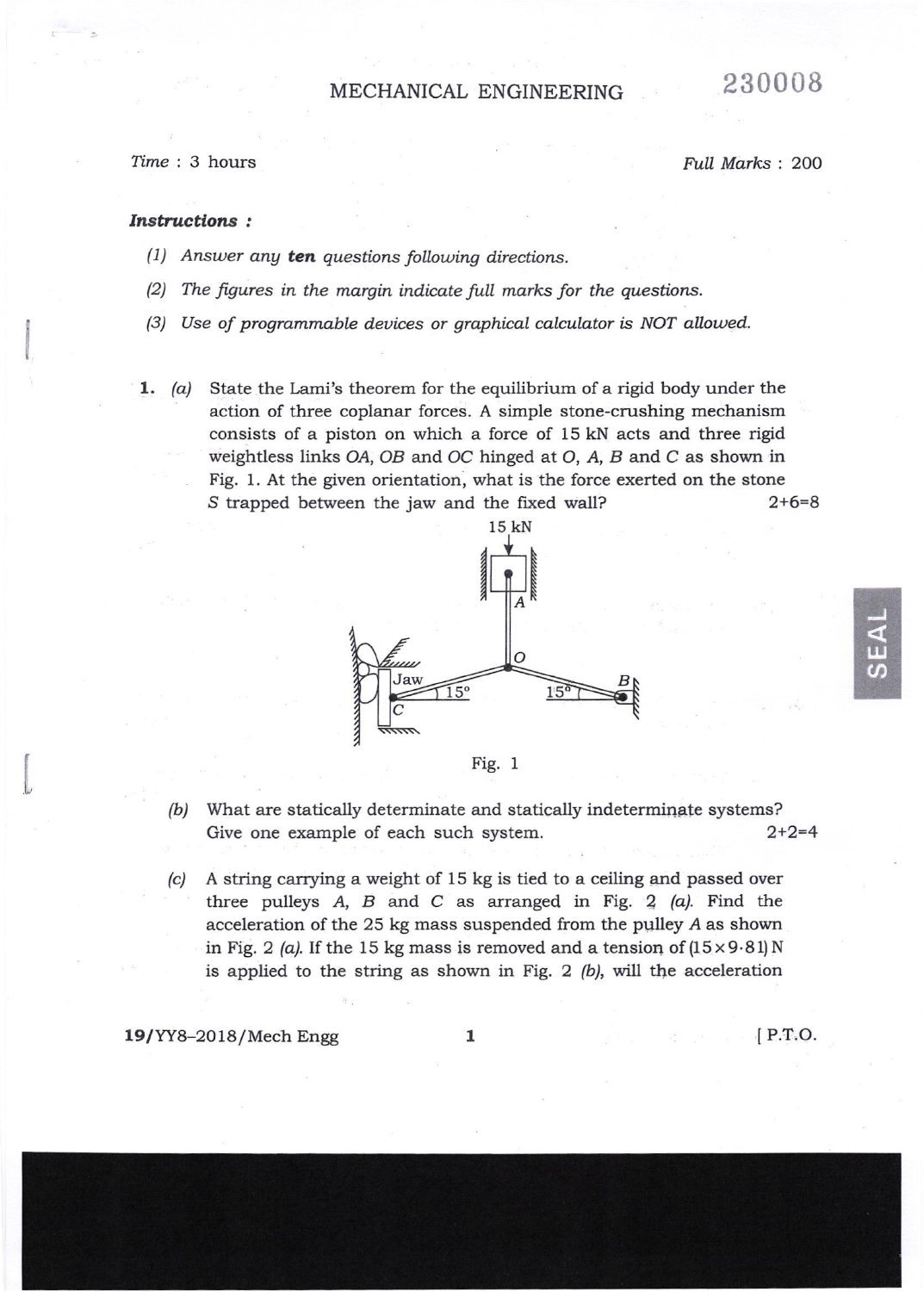

of the 25 kg mass be changed? If it is so then by how much the acceleration is changed?

8

OC BYYICE

 $1 - M$ 

- **2.** (a) What is a mechanism and a machine? Give examples of each.  $2+2=4$ 
	- (b) What do you mean by inversion of a mechanism? Describe various inversions of a slider-crank mechanism giving examples. 2+8=10
	- (c) State the fundamental law of gearing. Name two common forms of teeth that satisfy the law of gearing.  $2+2=4$
	- /d/ A standard gear has outside diameter of 100 mm and module 4 mm Evaluate the number of teeth on the gear. 2
- **3.** (a) What is the function of a governor? How does it differ from that of a flywheel?  $2+2=4$ 
	- (b) What are inertia governors? How do they differ from centrifugal governors?  $2+2=4$ governors?  $2+2=4$
	- (c) What is the condition of isochronism in governors? In what type of governors can it be achieved? Find the required condition of isochronism in case of a Hartnell governor. 2+2+4=8
	- (d) What do you understand by balancing of machines? What is the condition for dynamic balancing of a shaft-rotor system? 2+2=4

19|YY8-2O18 /Mech Engg

 $\frac{1}{2}$ 

2